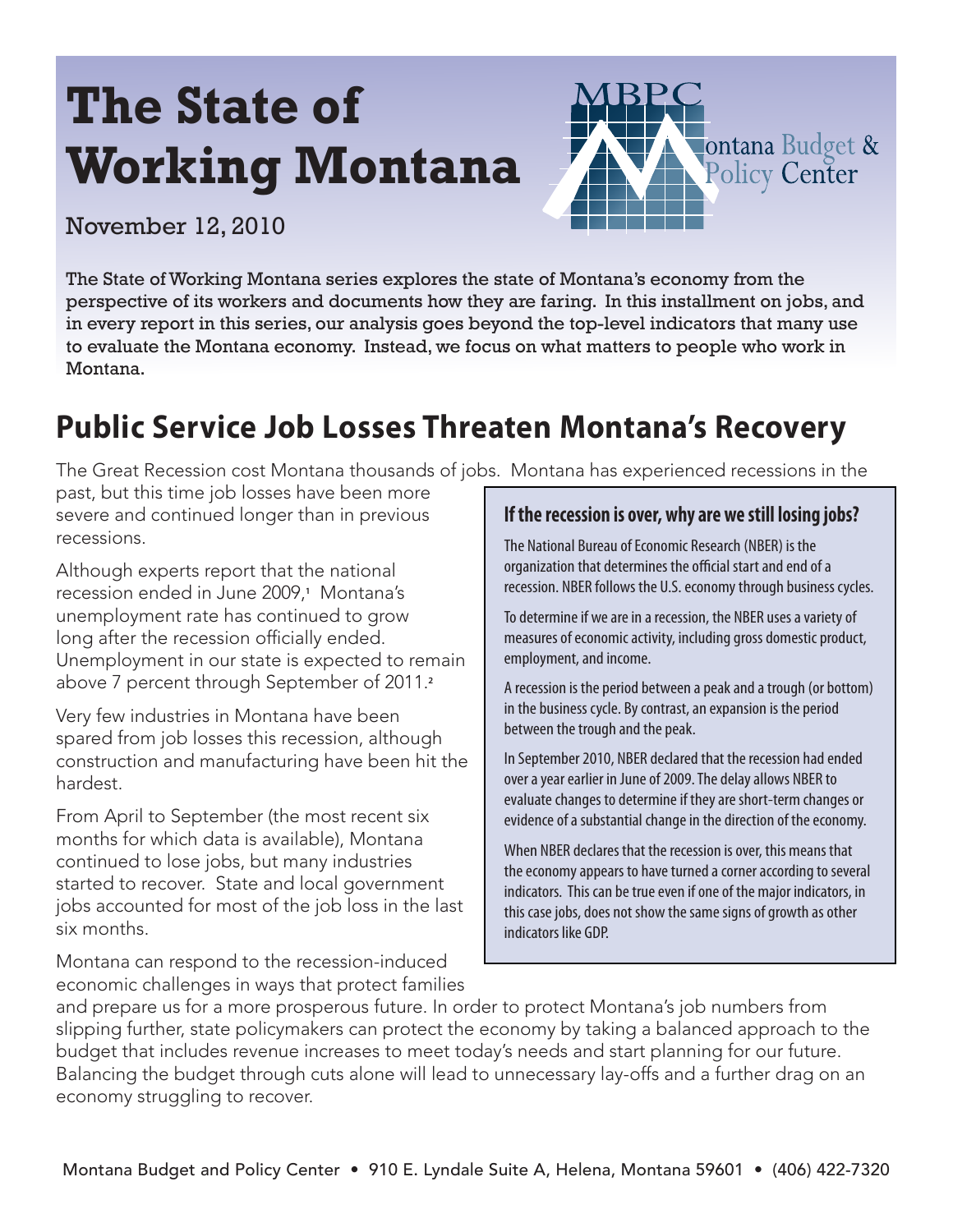A balanced approach will help sustain job training programs, well maintained infrastructure, higher education, quality health care and other keys to creating jobs and helping Montana's economy grow stronger.

#### **Montana struggles with a jobless recovery**

Although the Great Recession officially ended in June 2009, states across the country are still feeling the effects. Today, unemployment rates are higher in every state than they were before the recession began.**<sup>3</sup>** At the national level, there are 4.6 unemployed workers for every job opening.**<sup>4</sup>**

Nationally, the October jobs report shows the first positive growth in months with growth of 261,000 jobs. This job growth was not enough to make up for the fact that the previous four months tallied job losses of 393,000. For May to October the nation saw an average of 50,000 new jobs created each month, which is slower than population growth.**<sup>5</sup>**

The most recent recession has been worse than previous recessions. Job losses have been greater, and are continuing longer than in other recessions.**<sup>6</sup>** Figure 1 below shows the percentage of jobs lost, also known as indexed job loss, in Montana during the last four recessions. The Great Recession was the longest, lasting 18 months. Job loss has continued well beyond the official end of this recession. In the previous three recessions, jobs began to recover shortly after the recessions were officially over.



**Figure 1: Job Loss in Montana**

**Months from the start of the recession**

**MontanaBudget.org** 2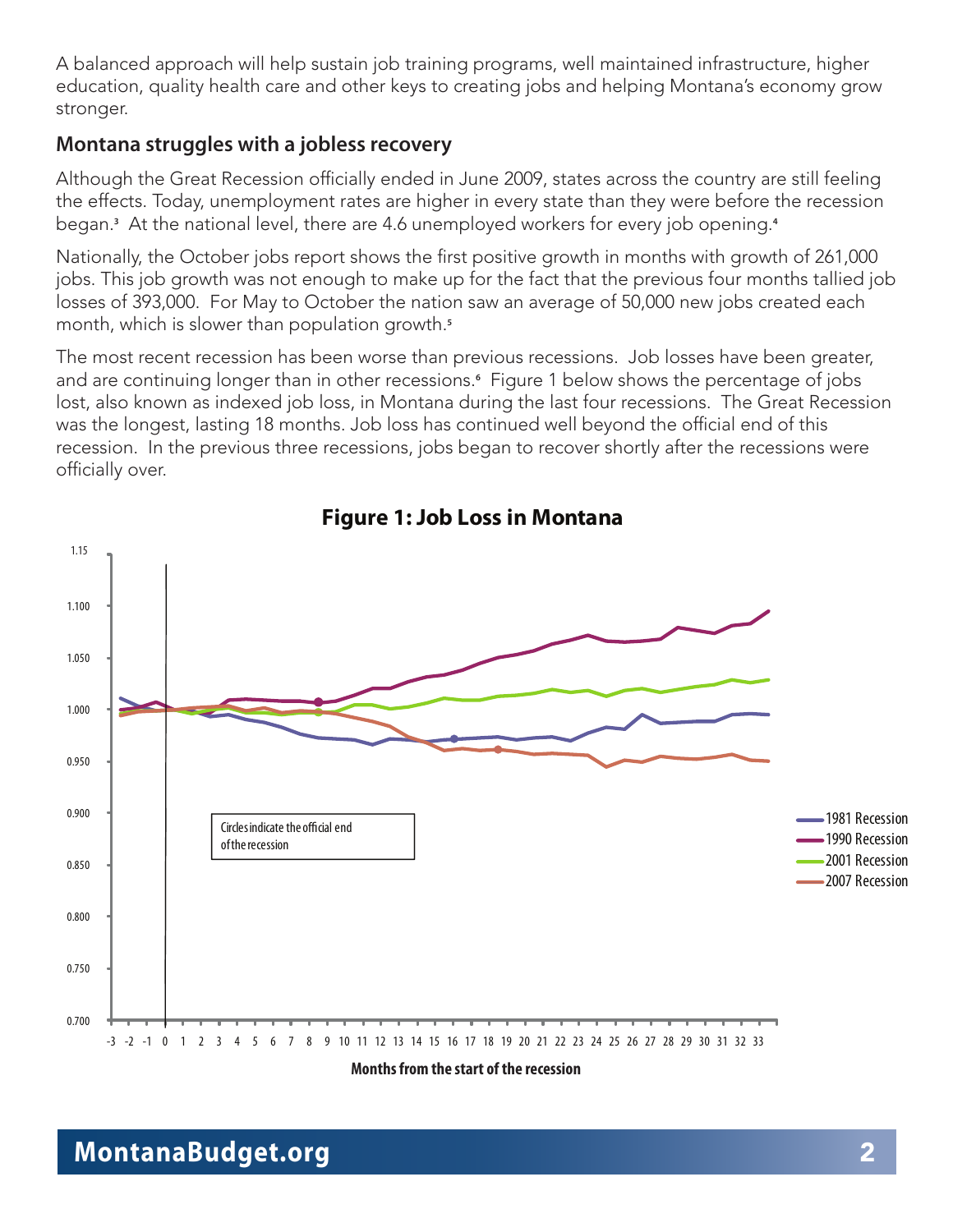#### **Unemployment continues to grow**

As jobs are lost, Montana's unemployment rate has continued to worsen long after the recession officially ended (figure 2 below). Unemployment has increased by 3.5% since December of 2007. Unemployment is expected to remain above 7% until the 4th quarter of 2011.**<sup>7</sup>**



### **Figure 2: Montana's Unemployment Rate Continues to Grow Long After the Recession Ends**

Source: Moody's Economy.com and Economic Policy Institute analysis of Bureau of Labor Statistics Data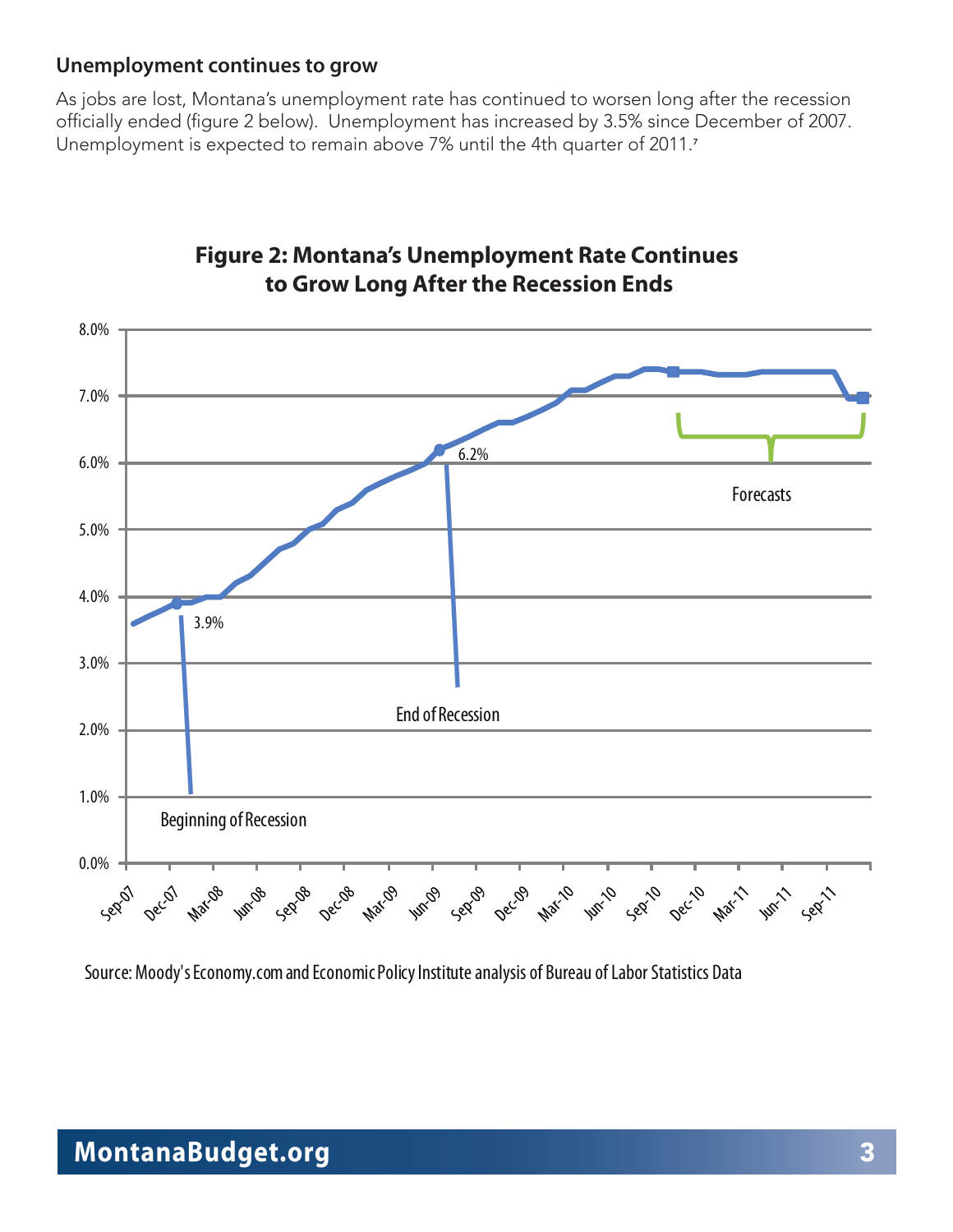### **No industry has been spared, but some hit much harder by the Great Recession**

Figure 3 shows the makeup of Montana's jobs by industry. The largest sectors are government, education and health services, retail trade, and leisure and hospitality. Local governments are the source of most government jobs, including schoolteachers, police officers, fire fighters, snow plow drivers, and many other public service professionals.



Not all industries were equally affected by the Great Recession in Montana. The biggest job losses were in construction, manufacturing, wholesale trade, professional and business services, and leisure and hospitality (Table 1).

#### **Table 1: Industries with largest job losses in Montana since the beginning of the recession (December 2007 to September 2010)**

|                                                     | Change in Jobs                                                                                   | Percent Change in Jobs |  |
|-----------------------------------------------------|--------------------------------------------------------------------------------------------------|------------------------|--|
| Construction                                        | $-10,300$                                                                                        | $-32.2%$               |  |
| Manufacturing                                       | $-2,600$                                                                                         | $-12.7%$               |  |
| <b>Wholesale Trade</b>                              | $-1,900$                                                                                         | $-11.2%$               |  |
| <b>Professional and Business</b><br><b>Services</b> | $-3,200$                                                                                         | $-7.8\%$               |  |
| Leisure and Hospitality                             | $-3,800$                                                                                         | $-6.5%$                |  |
|                                                     | Source: Economic Policy Institute analysis of Current Employment Statistics, seasonally adjusted |                        |  |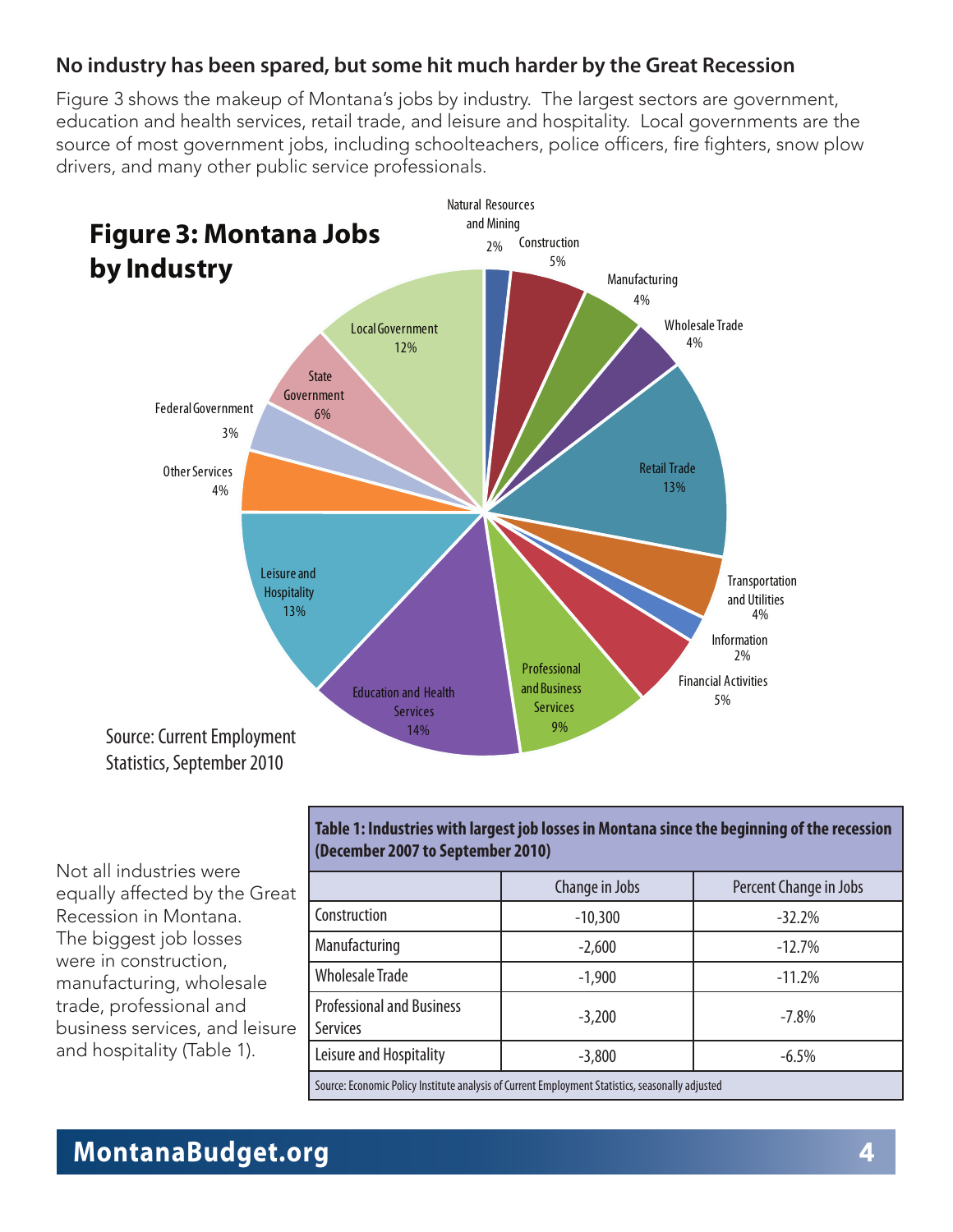From April to September (the last six months for which data is available), some industries showed signs of recovery despite overall job losses in the state (Table 2 below). However, more than half of the industries were still losing jobs.

Both state and local government jobs have declined in the last six months, while federal jobs were unchanged (see appendix).**<sup>8</sup>** If the government sector had not lost jobs, Montana's economy would be in much better shape. Of the 1500 jobs lost in the last 6 months, 1400 were in government. The private sector lost 100 jobs. Of the 1400 jobs lost in the public sector, 1200 were at the local level.

The decline in government jobs has stalled Montana's recovery. The recession has had a damaging ripple effect on federal, state and local government: people buy less and earn less, reducing what the local, state and federal governments collect in taxes. At the same time, schools still need to run, the garbage needs to be picked up and fires need to be put out. The costs of providing labor-intensive services like teaching and policing are hard to reduce. To make matters worse, the demand for public services that support struggling families has increased.

Cities and counties have already had to cut back by laying off employees or not re-hiring when jobs open up. Both actions reduce the number of jobs in the economy. Cities across the state have eliminated jobs including firefighters, police officers, and parks department employees.**<sup>9</sup>**

**Table 2: Job growth in Montana by industry: April-September 2010**

|                                                                             | Percent Change<br>in the Last 6 Months |  |  |  |
|-----------------------------------------------------------------------------|----------------------------------------|--|--|--|
| <b>Total Nonfarm</b>                                                        | $-0.35%$                               |  |  |  |
| <b>Wholesale Trade</b>                                                      | $-4.43%$                               |  |  |  |
| Construction                                                                | $-3.56%$                               |  |  |  |
| Government                                                                  | $-1.56\%$                              |  |  |  |
| Leisure and Hospitality                                                     | $-0.90\%$                              |  |  |  |
| <b>Retail Trade</b>                                                         | $-0.53%$                               |  |  |  |
| <b>Education and Health Services</b>                                        | $-0.32%$                               |  |  |  |
| <b>Transportation and Utilities</b>                                         | 0.00%                                  |  |  |  |
| <b>Information</b>                                                          | 0.00%                                  |  |  |  |
| <b>Professional and Business Services</b>                                   | 1.89%                                  |  |  |  |
| <b>Financial Activities</b>                                                 | 1.96%                                  |  |  |  |
| Manufacturing                                                               | 2.30%                                  |  |  |  |
| <b>Other Services</b>                                                       | 3.55%                                  |  |  |  |
| <b>Natural Resources and Mining</b>                                         | 4.17%                                  |  |  |  |
| Source: Economic Policy Institute analysis of Current Employment Statistics |                                        |  |  |  |

Nationally, the jobs picture is similar to Montana. October showed positive job growth. The private sector has produced jobs, but from May through September the private sector did not produce enough jobs to offset the losses in the public sector.**10** Public sector job loss has occurred at every level--local, state and federal. In states across the country, budgets--and the public service jobs they fund--have been cut to deal with revenue shortfalls. Most states were hit earlier and harder by the recession and have already had to balance budgets with declining revenue.

In January 2011, the state legislature will meet again to set the budget for the next two years and will have to address a possible 10% revenue shortfall due to the recession. In order to balance the budget, legislators will have to raise revenue, cut spending or both.

When states cut services, they lay off public service employees and cancel contracts with private vendors, which would cost Montana more jobs. Relying exclusively on cuts to deal with the economic crisis will only further damage the state's economy. A balanced approach to the crisis that includes new sources of revenue will help Montana keep people working and spur both short- and long-term economic recovery.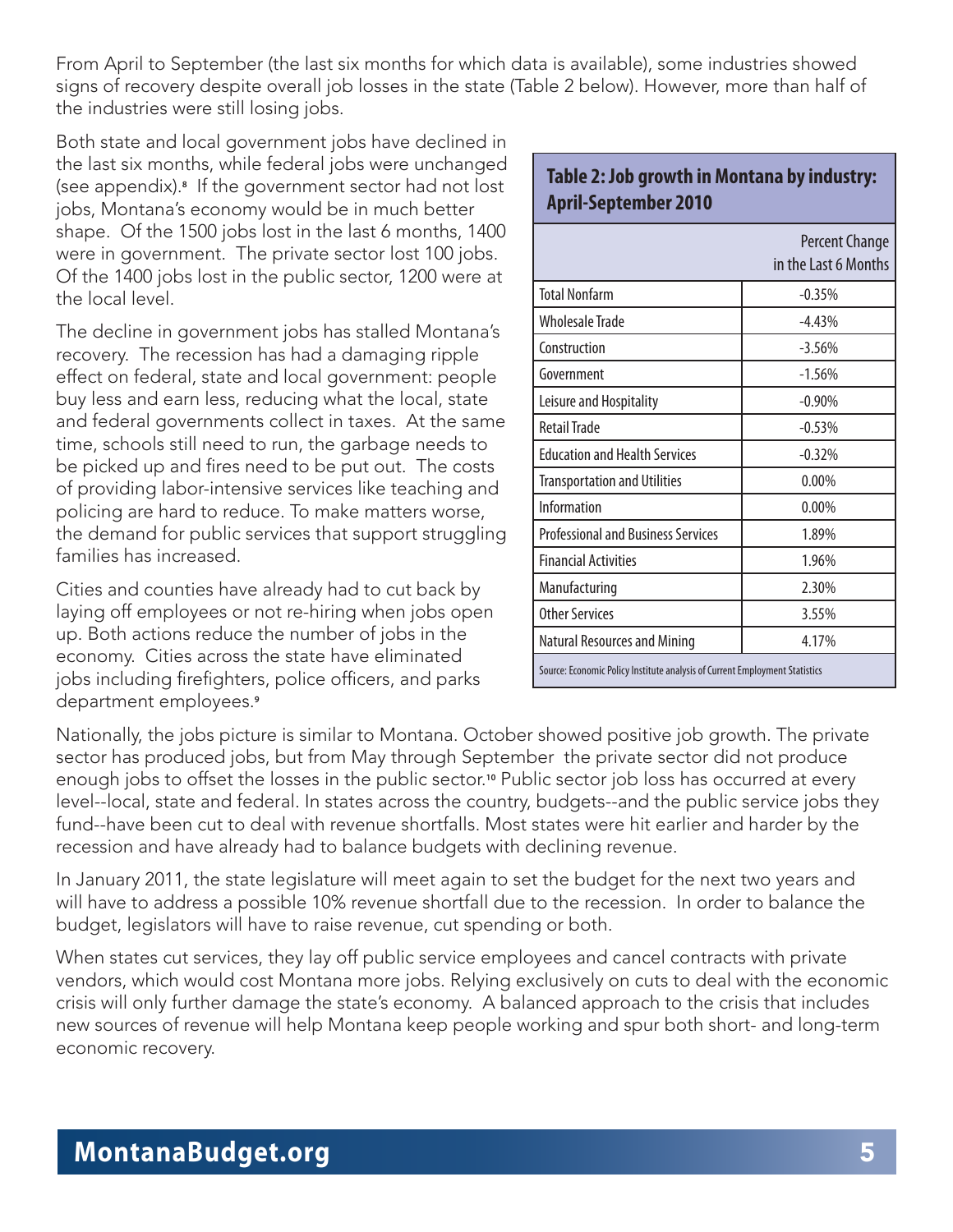# **Appendix**

| <b>Public Service Employment in Montana (in thousands)</b>  |                      |                    |              |              |                       |                          |                                                 |  |  |
|-------------------------------------------------------------|----------------------|--------------------|--------------|--------------|-----------------------|--------------------------|-------------------------------------------------|--|--|
|                                                             | <b>April</b><br>2010 | <b>May</b><br>2010 | June<br>2010 | July<br>2010 | <b>August</b><br>2010 | <b>September</b><br>2010 | <b>Change from April to</b><br><b>September</b> |  |  |
| Total                                                       | 90.0                 | 92.7               | 92.7         | 90.6         | 89.5                  | 88.6                     | $-1.4%$                                         |  |  |
| Federal                                                     | 14.2                 | 16.3               | 14.9         | 14.7         | 14.0                  | 14.2                     | 0.00%                                           |  |  |
| <b>State</b>                                                | 24.9                 | 24.7               | 27.2         | 26.5         | 26.2                  | 24.7                     | $-0.20%$                                        |  |  |
| Local                                                       | 50.9                 | 51.2               | 50.6         | 49.4         | 49.3                  | 49.7                     | $-1.2%$                                         |  |  |
| Source: Current Employment Statistics, seasonally adjusted. |                      |                    |              |              |                       |                          |                                                 |  |  |